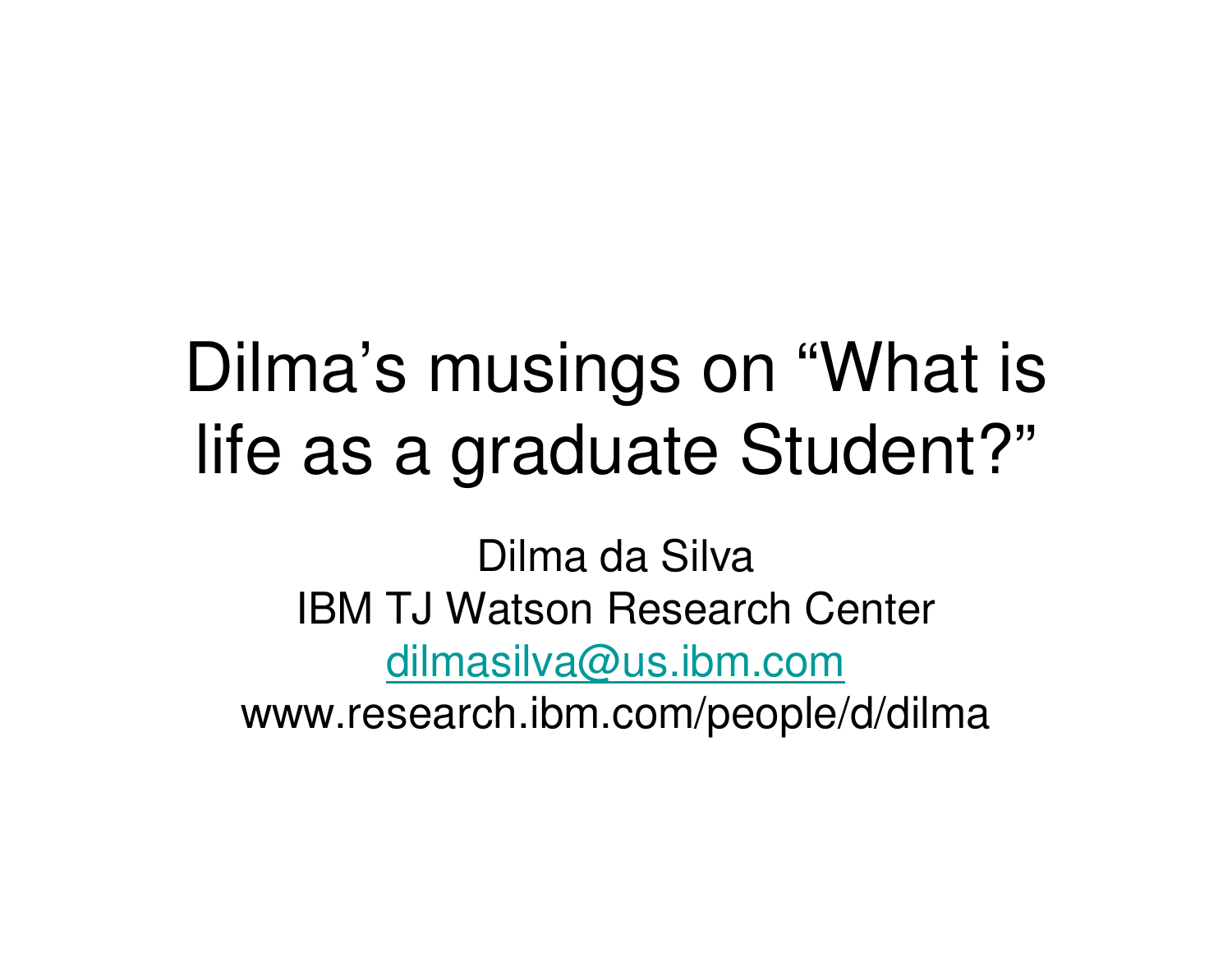## How do I still know it?

- •Long time ago …
- IVIV DAIN WAS VE My path was very "focused", dreamoriented. Many successful people have less-direct paths to graduate life
- • My perspective now is a mix of:
	- and the state of the state nostalgic longing  $\odot$
	- $-$  wish-list tor the na wish-list for the people I hire and collaborate with (and hopefully will work for one day)
	- and the state of the state advice I wish I had taken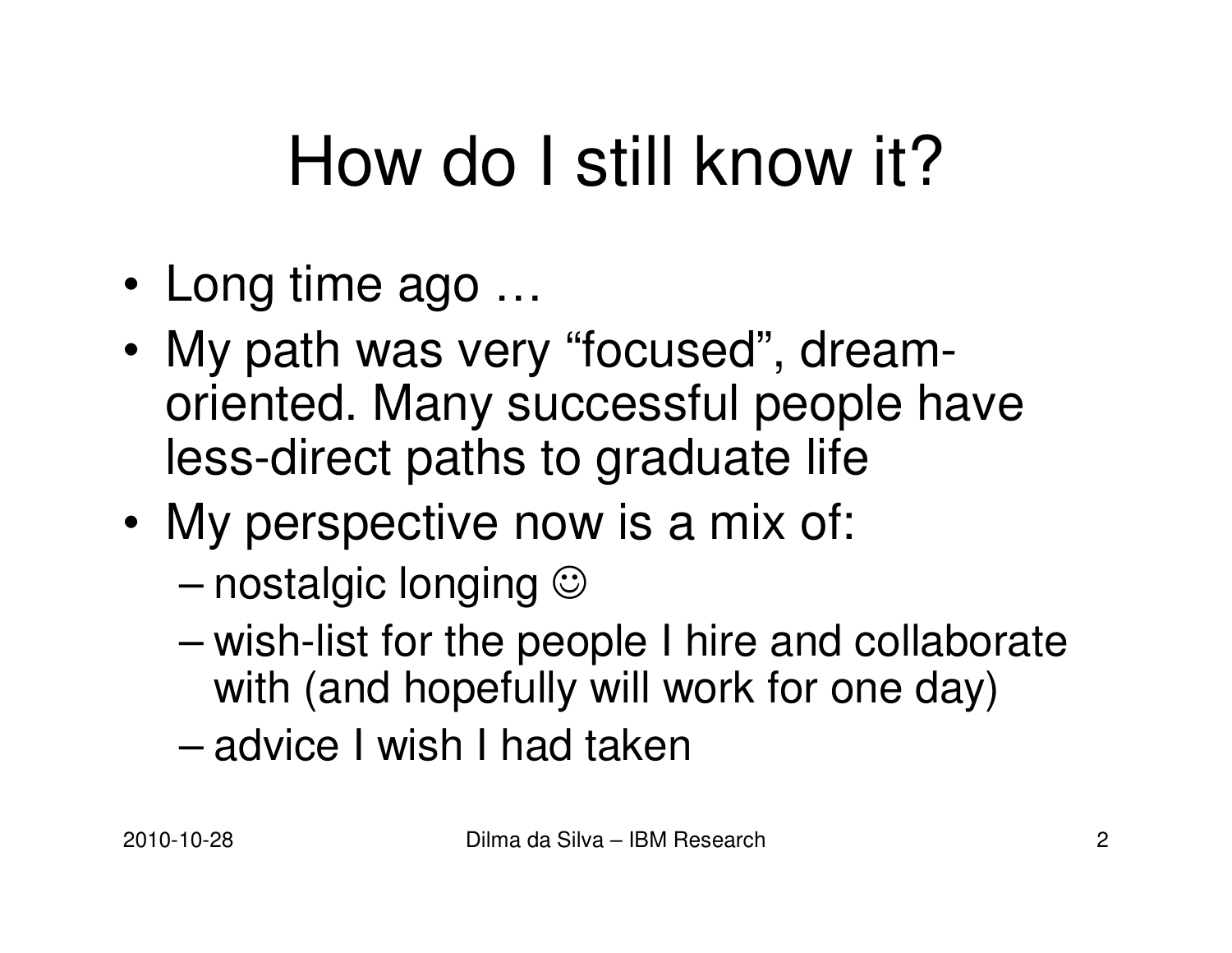# Why? What?

- • common reasons:
	- 1. Inertia
	- 2. Step towards a "successfull" career path
	- 3. Burning desire
- $\bullet$  Path without passion can be difficult. Better to think and talk to mentors *a lot* before/during the journey
- •Trying research & technical depth for real!
- •MSc vs Phd path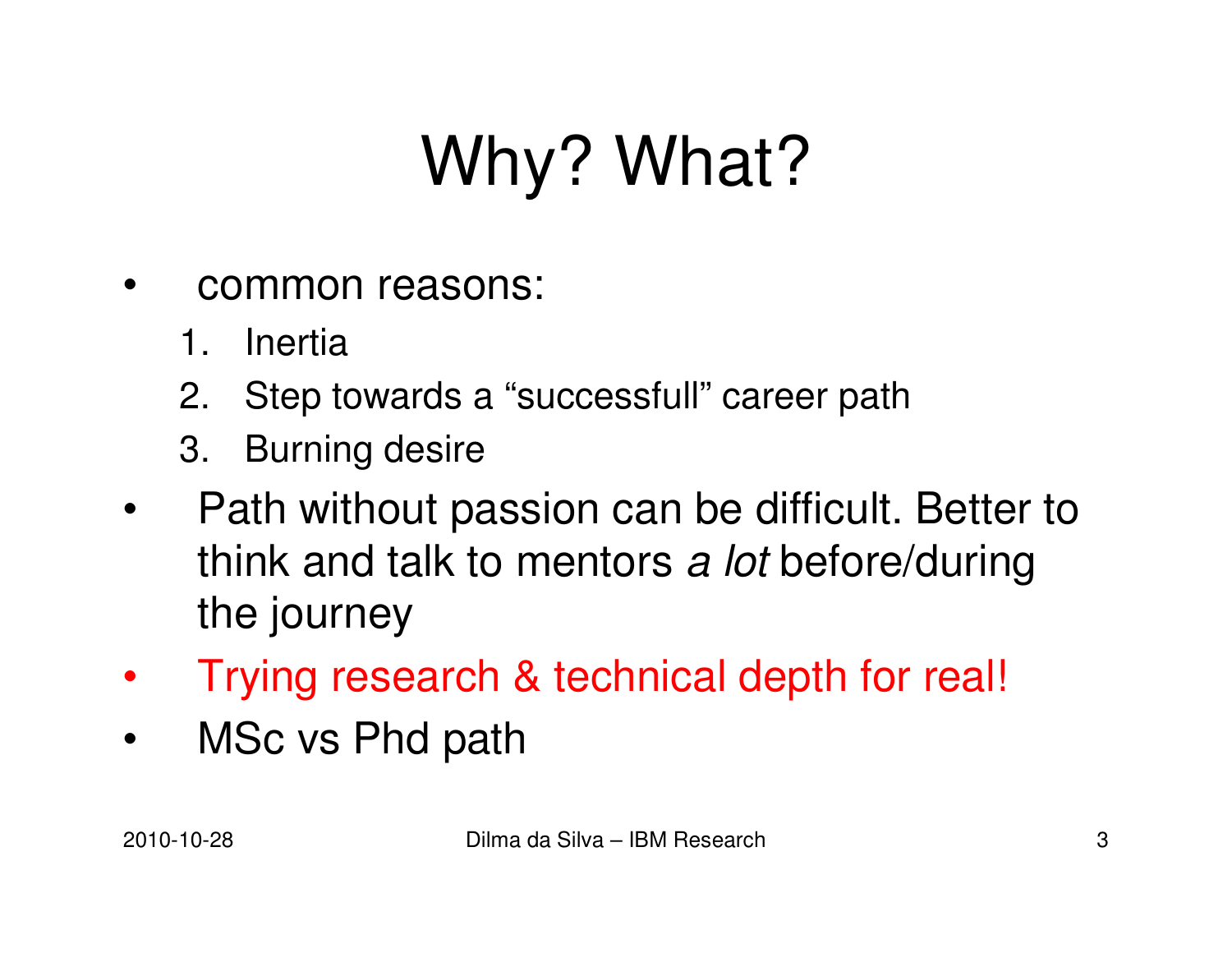## What is research?

We all do problem solving .<u>.. research is about the OPEN pa</u>rt

**open**• Either unsolved or existing solutions have flaws • no blueprint to follow • Straightforward approach by practioners not enough • discover solutions • articulate convincing demonstration the approach works • systematic evaluation of strengths & weakness • positioning into existing body of knowledge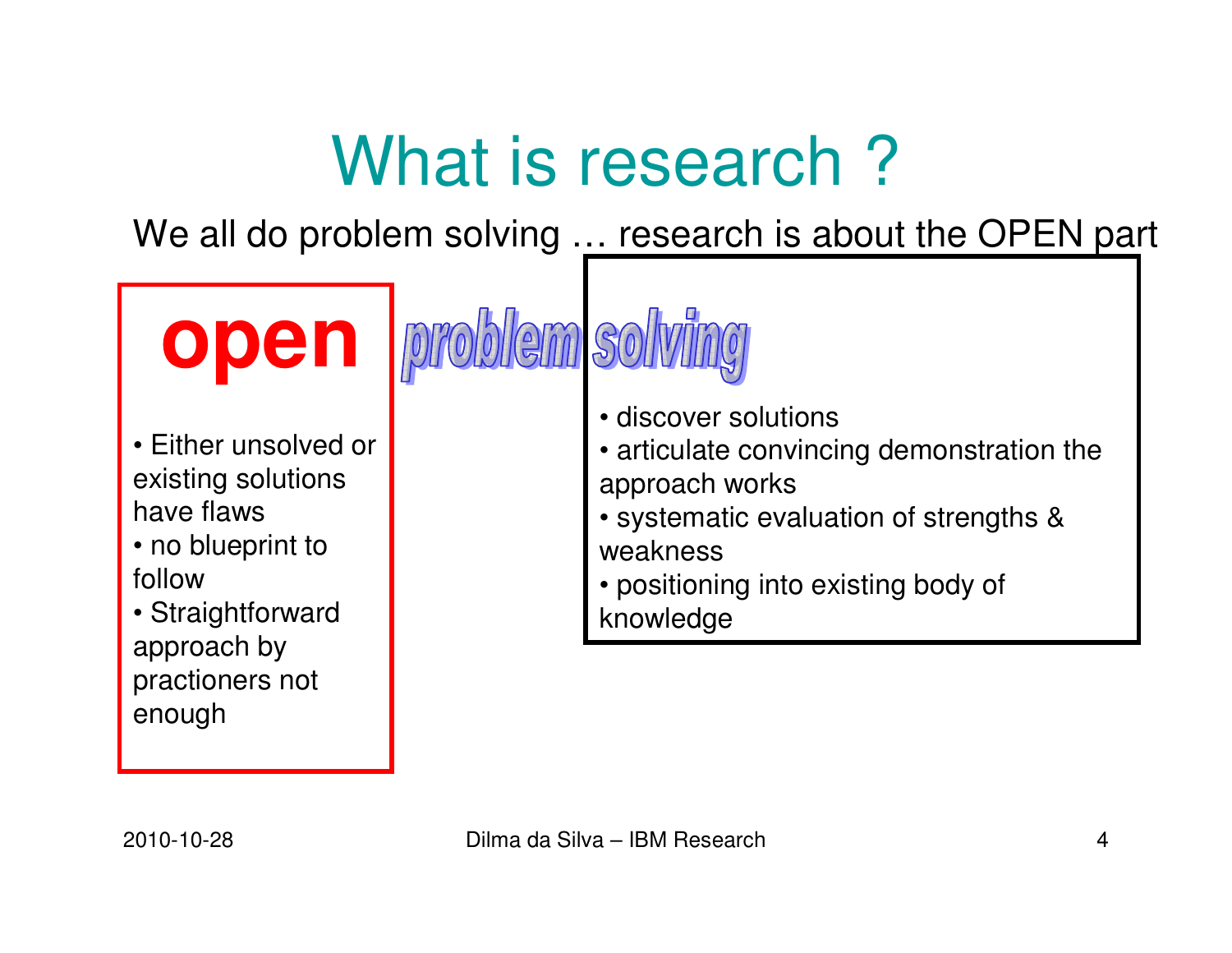# What is research? **Open problem solving**









Additional aspects for industry research:

- Driven by customer needs
- Path to "real life"
- Additional constraints:
	- Legacy
	- Business models (cost!! market!!)
	- Product cycles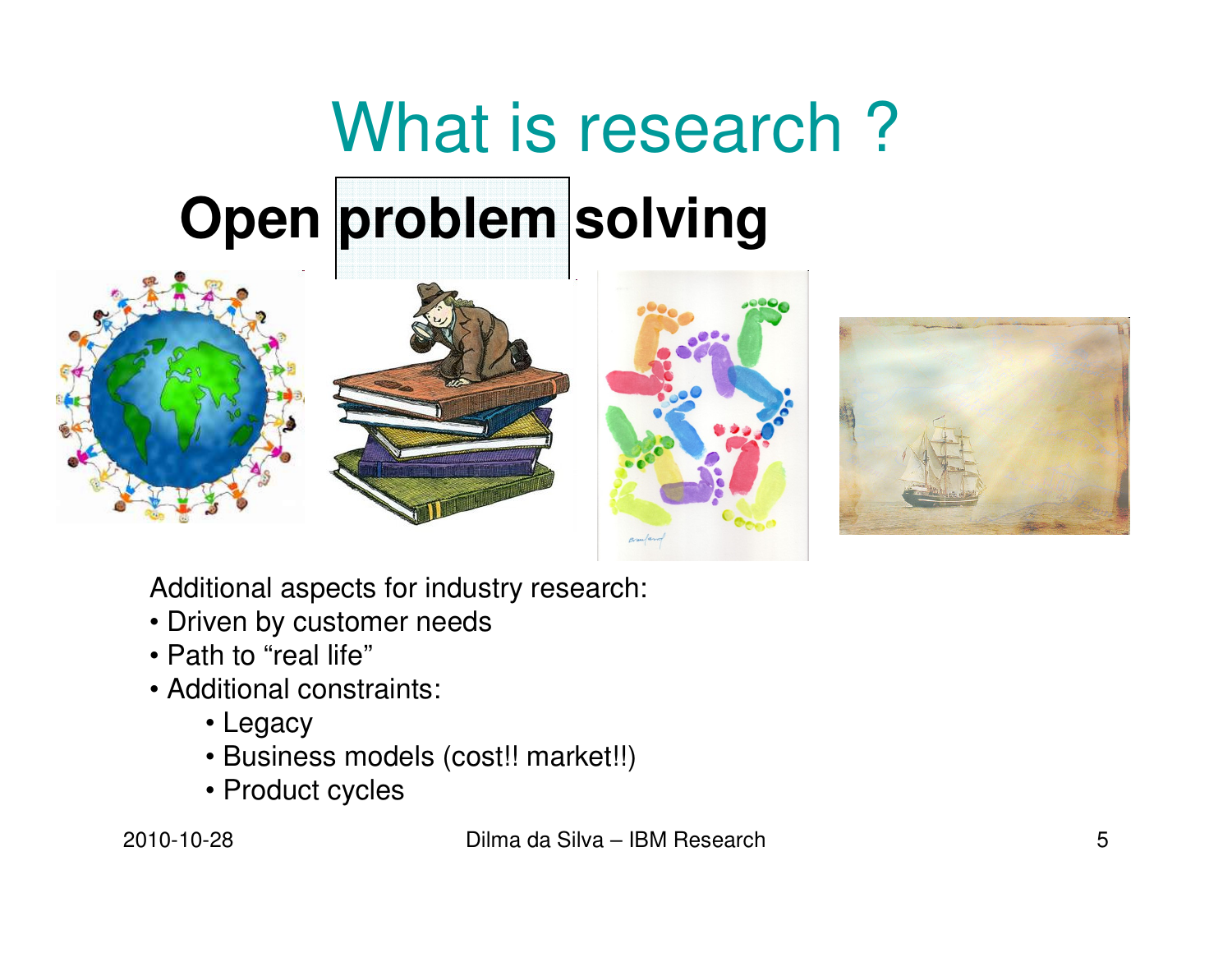#### Grad student confidence "plot" Pass finalFirst paper defense Admitted to Pass PhD<br>grad school candidacy Pass these ceptanc acceptancePass thesi**s** proposalConfidence Level First exam in a grad cours<del>þ</del> First paperrejectionFirst PhD candidacy exam attemptSearching for a thesis topicProgress Through Your PhD

(From CRA-W Grad Cohort presentation)

2010-10-28 Dilma da Silva – IBM Research 6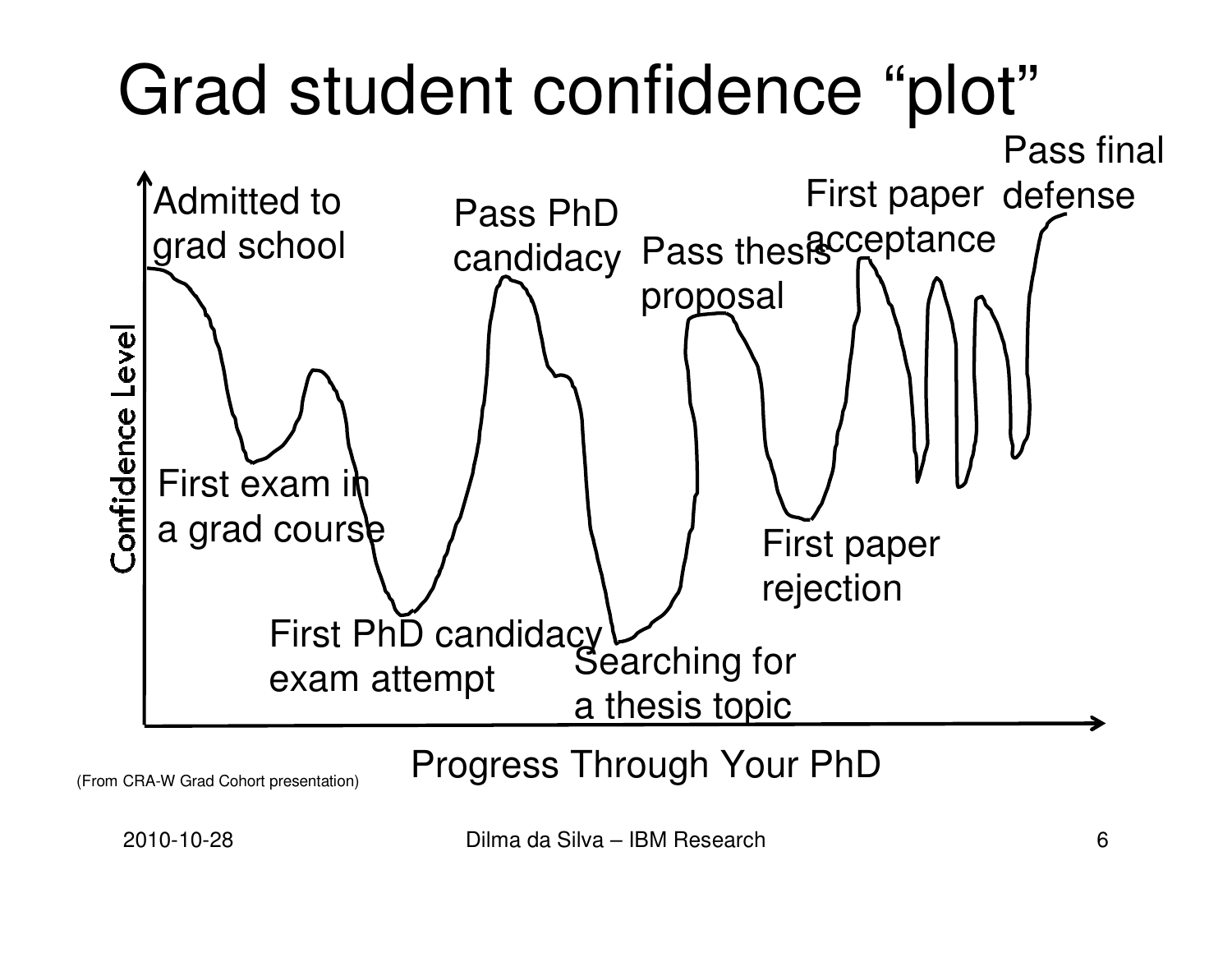#### The "research" crowd

- It's not about genius
- Passionate & smart is very common
- Skills to be refined/acquired/exercised while in grad school:
	- –Abstraction
	- Solid knov Solid knowledge & depth
	- –**Communication**
	- –Hands-on experience
	- –Time management
	- –Taking risks
	- –Dealing with fellow researchers
	- –**Networking**